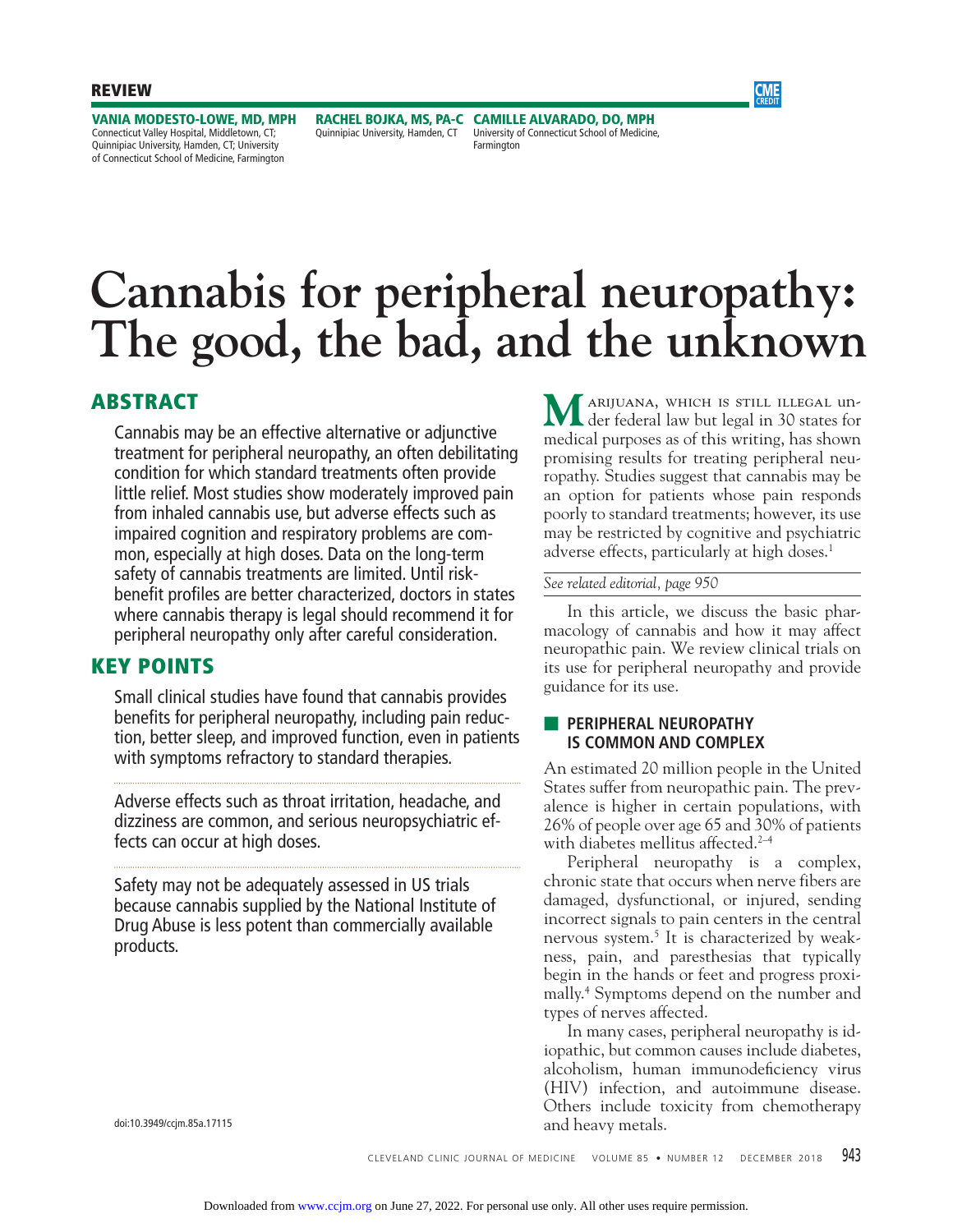Peripheral neuropathy significantly worsens quality of life and function. Many patients experience emotional, cognitive, and functional problems, resulting in high rates of medical and psychiatric comorbidities and occupational impairment.4,6,7 Yet despite its clinical and epidemiologic significance, it is often undertreated.8

#### $\blacksquare$  **STANDARD TREATMENTS INADEQUATE**

Peripheral neuropathy occurs in patients with a wide range of comorbidities and is especially difficult to treat. Mainstays of therapy include anticonvulsants, tricyclic antidepressants, and serotonin-norepinephrine reuptake inhibitors.9 A more invasive option is spinal cord stimulation.

 These treatments can have considerable adverse effects, and response rates remain suboptimal, with pain relief insufficient to improve quality of life for many patients.<sup>9,10</sup> Better treatments are needed to improve clinical outcomes and patient experience.<sup>11</sup>

#### ■ **CANNABIS: A MIX OF COMPOUNDS**

*Cannabis sativa* has been used as an analgesic for centuries. The plant contains more than 400 chemical compounds and is often used for its euphoric properties. Long-term use may lead to addiction and cognitive impairment.12,13

 Tetrahydrocannabinol (THC) and cannabidiol (CBD) are the main components and the 2 best-studied cannabinoids with analgesic effects.

 THC is the primary psychoactive component of cannabis. Its effects include relaxation, altered perception, heightened sensations, increased libido, and perceptual distortions of time and space. Temporary effects may include decreased short-term memory, dry mouth, impaired motor function, conjunctival injection, paranoia, and anxiety.

 CBD is nonpsychoactive and has anti-inflammatory and antioxidant properties. It has been shown to reduce pain and inflammation without the effects of THC.14

 Other compounds in the cannabis plant include phytocannabinoids, flavonoids, and tapenoids, which may produce individual, interactive, or synergistic effects.15 Different strains of cannabis have varying amounts of the individual components, making comparisons among clinical studies difficult.

#### **EXTEND ENDOCANNABINOID SYSTEM**

The endogenous mammalian cannabinoid system plays a regulatory role in the development, homeostasis, and neuroplasticity of the central nervous system. It is also involved in modulating pain transmission in the nociceptive pathway.

 Two of the most abundant cannabinoid endogenous ligands are anandamide and 2-arachidonylglycerol.<sup>9</sup> These endocannabinoids are produced on demand in the central nervous system to reduce pain by acting as a circuit breaker.<sup>16–18</sup> They target the G proteincoupled cannabinoid receptors CB1 and CB2, located throughout the central and peripheral nervous system and in organs and tissues.12

 CB1 receptors are found primarily in the central nervous system, specifically in areas involved in movement, such as the basal ganglia and cerebellum, as well as in areas involved in memory, such as the hippocampus.<sup>12</sup> They are also abundant in brain regions implicated in conducting and modulating pain signals, including the periaqueductal gray and the dorsal horn of the spinal cord.16–20

 CB2 receptors are mostly found in peripheral tissues and organs, mainly those involved in the immune system, including splenic, tonsillar, and hematopoietic cells.<sup>12</sup> They help regulate inflammation, allodynia, and hyperalgesia.<sup>17</sup>

#### **Modifying response to injury**

Following a nerve injury, neurons along the nociceptive pathway may become more reactive and responsive in a process known as sensitization.<sup>21</sup> The process involves a cascade of cellular events that result in sprouting of painsensitive nerve endings. $21,22$ 

 Cannabinoids are thought to reduce pain by modifying these cellular events. They also inhibit nociceptive conduction in the dorsal horn of the spinal cord and in the ascending spinothalamic tract.<sup>20</sup> CB1 receptors found in nociceptive terminals along the peripheral nervous system impede pain conduction, while activation of CB2 receptors in immune cells decreases the release of nociceptive agents.

**Peripheral neuropathy is often undertreated**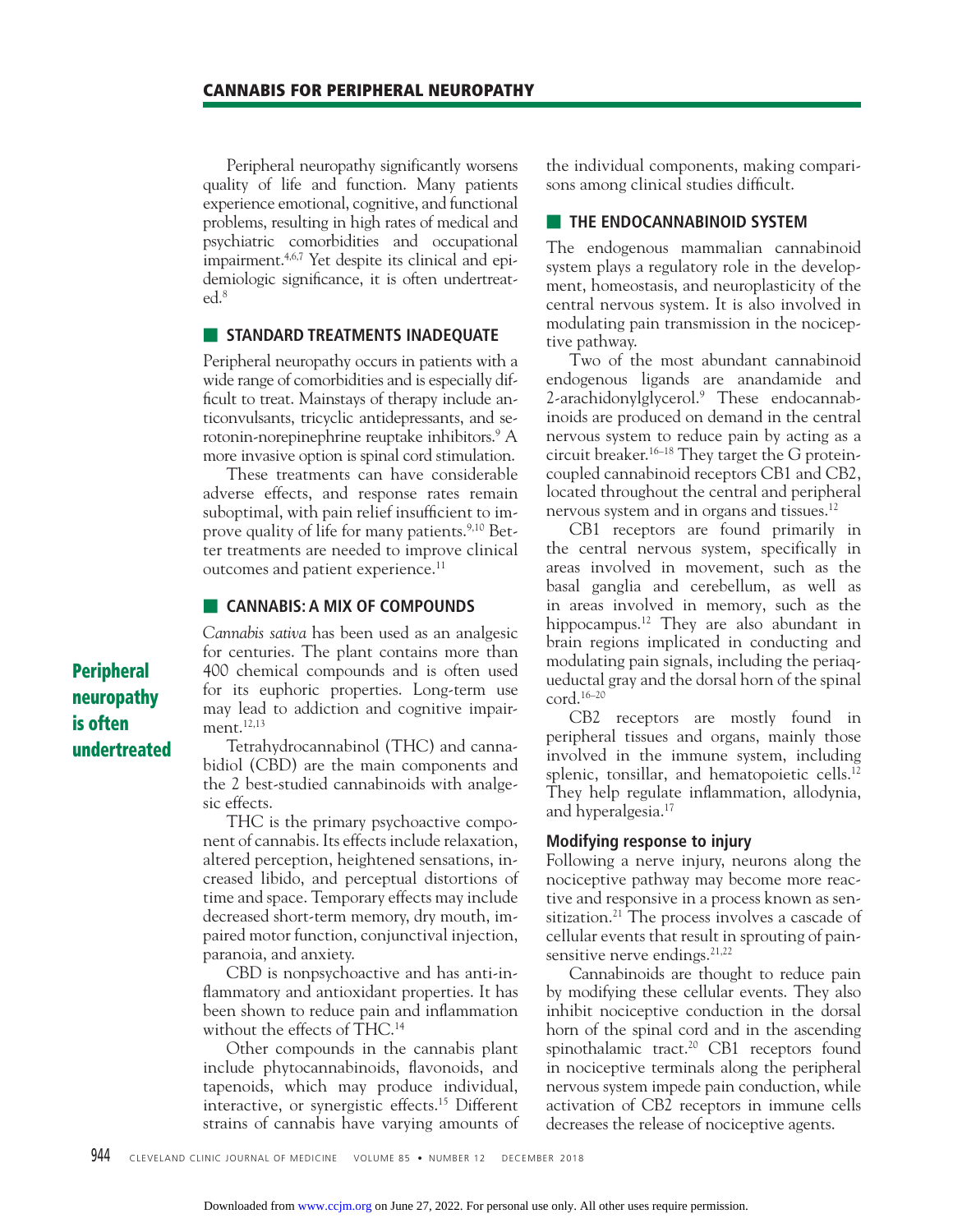#### ■ **STUDIES OF CANNABIS FOR NEUROPATHIC PAIN**

A number of studies have evaluated cannabis for treating neuropathic pain. Overall, available data support the efficacy of smoked or inhaled cannabis in its flower form when used as monotherapy or adjunctive therapy for relief of neuropathic pain of various etiologies. Many studies also report secondary benefits, including better sleep and functional improvement.23,24

 However, adverse effects are common, especially at high doses, and include difficulty concentrating, lightheadedness, fatigue, and tachycardia. More serious reported adverse effects include anxiety, paranoia, and psychosis.

#### **Wilsey et al, 2008: Neuropathic pain reduced**

Wilsey et al<sup>25</sup> conducted a double-blind, placebo-controlled crossover study that assessed the effects of smoking cannabis in 38 patients with central or peripheral neuropathic pain. Participants were assigned to smoke either high- or low-dose cannabis (7% or 3.5% delta-9-THC) or placebo cigarettes. Cigarettes were smoked during treatment sessions using the following regimen: 2 puffs at 60 minutes from baseline, 3 puffs at 120 minutes, and 4 puffs at 180 minutes. Patients were assessed after each set of puffs and for 2 hours afterwards. The primary outcome was spontaneous relief of pain as measured by a visual analog scale.

Pain intensity was comparable and significantly reduced in both treatment groups compared with placebo. At the high dose, some participants experienced neurocognitive impairment in attention, learning, memory, and psychomotor speed; only learning and memory declined at the low dose.

#### **Ellis et al, 2009: Pain reduction in HIV neuropathy**

Ellis et al<sup>23</sup> conducted a double-blind, placebo-controlled crossover trial in patients with HIV neuropathy that was unresponsive to at least 2 analgesics with different modes of action. During each treatment week, participants were randomly assigned to smoke either active cannabis or placebo, while continuing their standard therapy. Titration started at 4% THC and was adjusted based on tolerability

and efficacy. Twenty-eight of the 34 enrolled patients completed both cannabis and placebo treatments. The principal outcome was change in pain intensity from baseline at the end of each week, using the Descriptor Differential Scale of Pain Intensity.

 Of the 28 patients, 46% achieved an average pain reduction of 3.3 points (30%). One patient experienced cannabis-induced psychosis, and another developed an intractable cough, which resolved with smoking cessation.

#### **Ware et al, 2010: Reduced posttraumatic or postsurgical neuropathic pain**

Ware et al<sup>24</sup> performed a randomized crossover trial in 21 patients with posttraumatic or postsurgical neuropathic pain. Participants inhaled 4 different formulations of cannabis (containing 0%, 2.5%, 6.0%, and 9.4% THC) during 4 14-day periods. They inhaled a 25 mg dose through a pipe 3 times a day for the first 5 days of each cycle, followed by a 9-day washout period. Daily average pain intensity was measured using a numeric rating scale. The investigators also assessed mood, sleep, quality of life, and adverse effects.

 Patients in the 9.4% THC group reported significantly less pain and better sleep, with average pain scores decreasing from 6.1 to 5.4 on an 11-point scale. Although the benefit was modest, the authors noted that the pain had been refractory to standard treatments.

 The number of reported adverse events increased with greater potency and were most commonly throat irritation, burning sensation, headache, dizziness, and fatigue. This study suggests that THC potency affects tolerability, with higher doses eliciting clinically important adverse effects, some of which may reduce the ability to perform activities of daily living, such as driving.

### **Wilsey et al, 2013: Use in resistant neuropathic pain**

Wilsey et al<sup>26</sup> conducted another double-blind, placebo-controlled crossover study assessing the effect of vaporized cannabis on central and peripheral neuropathic pain resistant to first-line pharmacotherapies. Dose-effect relationships were explored using medium-dose (3.5%), low-dose (1.3%), and placebo cannabis. The primary outcome measure was a 30%

**Cannabidiol is not psychoactive and is effective against pain and infl ammation**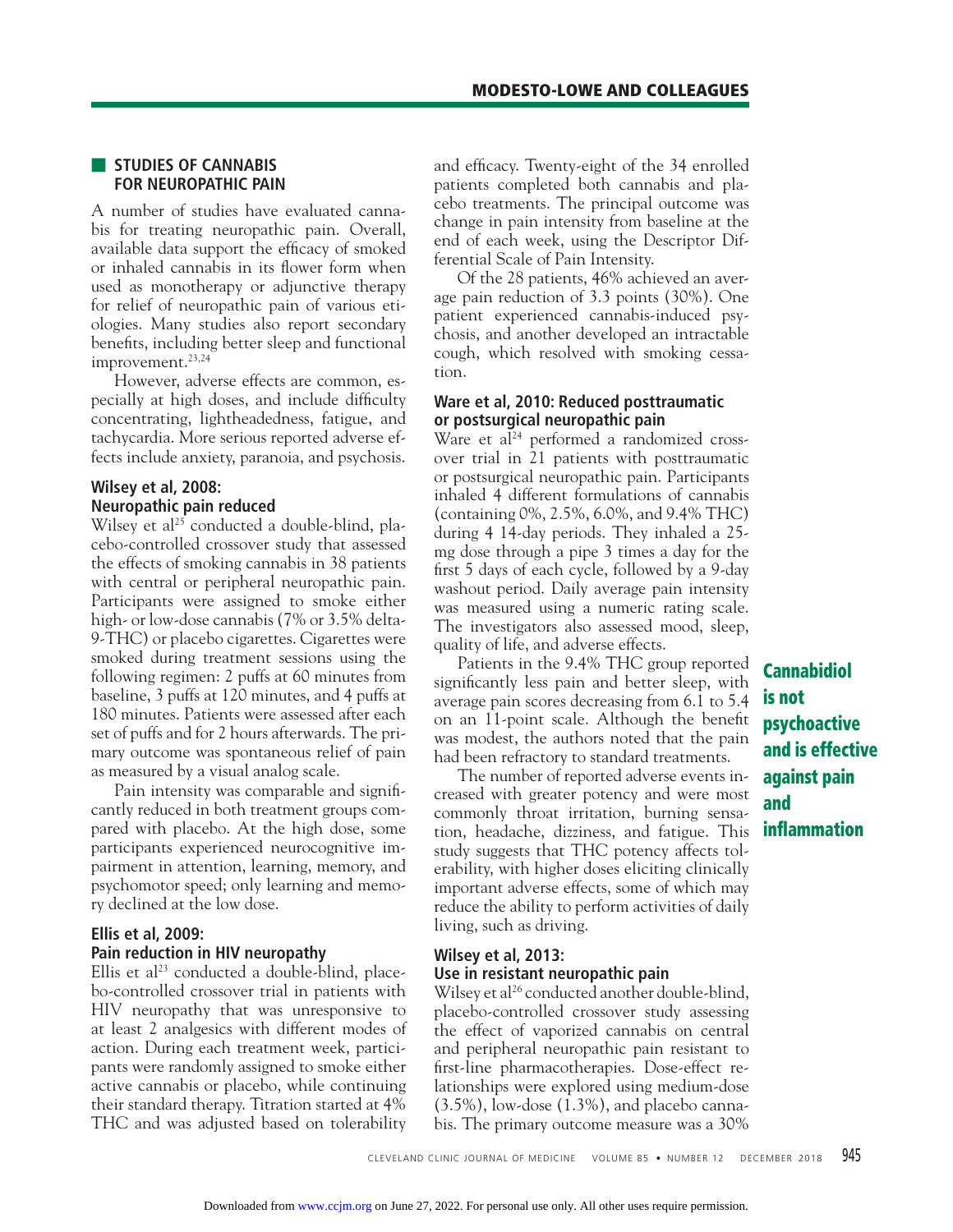reduction in pain intensity based on a visual analog scale.

 In the placebo group, 26% of patients achieved this vs 57% of the low-dose cannabis group and 61% of those receiving the medium dose. No significant difference was found between the 2 active doses in reducing neuropathic pain, and both were more effective than placebo. The number needed to treat to achieve a 30% reduction in pain was about 3 for both cannabis groups compared with placebo. Psychoactive effects were minimal, of short duration, and reversible.

#### **Wallace et al, 2015: Use in diabetic peripheral neuropathy**

Wallace et al<sup>27</sup> conducted a randomized, double-blind, placebo-controlled crossover study evaluating cannabis for diabetic peripheral neuropathy in 16 patients. Each had experienced at least 6 months of neuropathic pain in their feet. The participants inhaled a single dose of 1%, 4%, or 7% THC cannabis or placebo. Spontaneous pain was reported with a visual analog scale and also tested with a foam brush and von Frey filament at intervals until 4 hours after treatment.

 Pain scores were lower with treatment compared with placebo, with high-dose cannabis having the greatest analgesic effect. Pain reduction lasted for the full duration of the test. Cannabis recipients had declines in attention and working memory, with the high-dose group experiencing the greatest impact 15 minutes after treatment. High-dose recipients also had poorer scores on testing of quick task-switching, with the greatest effect at 2 hours.27

**Research and market cannabis are not equal**

Results of US studies must be qualified. Most have used cannabis provided by the National Institute of Drug Abuse (NIDA), $23-26$  which differs in potency from commercially available preparations. This limits the clinical usefulness of the analysis of benefits and risks.

Vergara et al<sup>28</sup> found that NIDA varieties contained much lower THC levels and as much as 23 times the cannabinol content as cannabis in state-legalized markets.

 Studies based on NIDA varieties likely underestimate the risks of consumerpurchased cannabis, as THC is believed to be most responsible for the risk of psychosis and impaired driving and cognition.<sup>24,28</sup>

#### **EX CBD MAY PROTECT AGAINST ADVERSE EFFECTS**

Studies of CBD alone are limited to preclinical data.29 Evidence suggests that CBD alone or combined with THC can suppress chronic neuropathic pain, and that CBD may have a protective effect after nerve injury.30

 Nabiximols, an oromucosal spray preparation with equal amounts of THC and CBD, has been approved in Canada as well as in European countries including the United Kingdom. Although its use has not been associated with many of the adverse effects of inhaled cannabis, $30-32$  evidence of efficacy from clinical trials has been mixed.

Lynch et al,<sup>31</sup> in a 2014 randomized, double-blind, placebo-controlled crossover pilot study<sup>31</sup> evaluated nabiximols in 16 patients with neuropathic pain related to chemotherapy. No statistically significant difference was found between treatment and placebo. However, the trial was underpowered.

Serpell et al,<sup>32</sup> in a 2014 European randomized, placebo-controlled parallel-group study, evaluated 246 patients with peripheral neuropathy with allodynia, with 128 receiving active treatment (THC-CBD oromucosal spray) and 118 receiving placebo. Over the 15-week study, participants continued their current analgesic treatments.

 Pain was reduced in the treatment group, but the difference from placebo was not statistically significant. However, the treatment group reported significantly better sleep quality and Patient Global Impression of Change measures (reflecting a patient's belief of treatment efficacy).

#### **EXECUTE: META-ANALYSES CONFIRM EFFECT**

Three meta-analyses of available studies of the effects of cannabis on neuropathic pain have been completed.

#### **Andreae et al, 2015: 5 trials, 178 patients**

Andreae et al<sup>1</sup> evaluated 5 randomized controlled trials in 178 patients in North America. All had had neuropathy for at least 3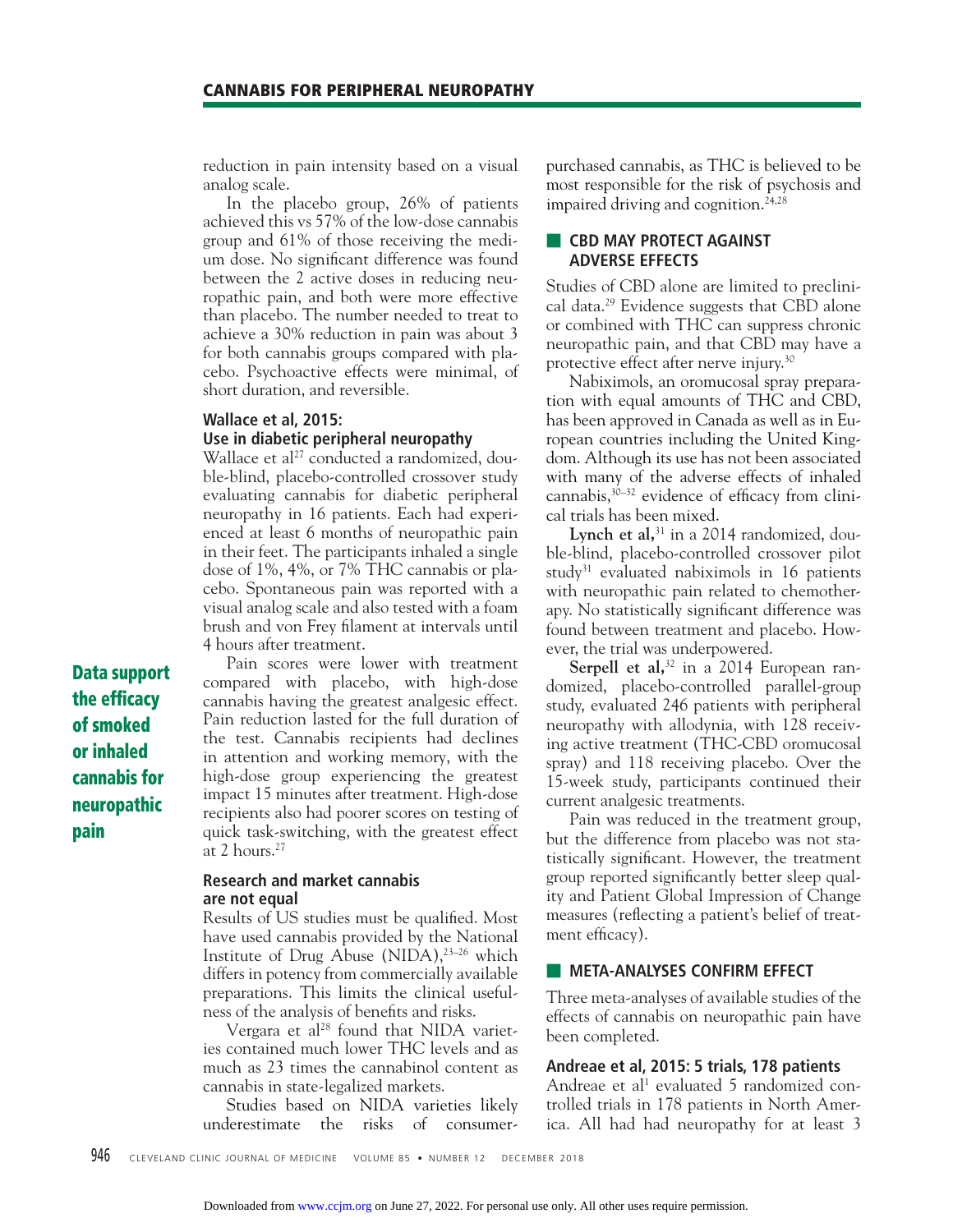months, with a pain level of at least about 3 on a scale of 10. Two studies had patients with HIV-related neuropathy; the other 3 involved patients with neuropathy related to trauma, diabetes, complex regional pain syndrome, or spinal cord injury. All trials used whole cannabis plant provided by NIDA, and the main outcomes were patient-reported pain scales. No study evaluated pain beyond 2 weeks after trial termination.

They found that 1 of every 5 to 6 patients treated with cannabis had at least a 30% pain reduction.

#### **Nugent et al, 2017: 13 trials, 246 patients**

Nugent et al<sup>33</sup> reviewed 13 trials in 246 patients that evaluated the effects of different cannabis-based preparations on either central or peripheral neuropathic pain from various conditions. Actively treated patients were more likely to report a 30% improvement in neuropathic pain. Again, studies tended to be small and brief.

### **Cochrane review, 2018: 16 trials, 1,750 patients**

A Cochrane review<sup>34</sup> analyzed 16 trials (in 1,750 patients) lasting 2 to 26 weeks. Treatments included an oromucosal spray with a plant-derived combination of THC and CBD, nabilone, inhaled herbal cannabis, and plantderived THC.

With cannabis-based treatments, significantly more people achieved 50% or greater pain relief than with placebo (21% vs 17%, number needed to treat 20); 30% pain reduction was achieved in 39% of treated patients vs 33% of patients taking placebo (number needed to treat 11).

On the other hand, significantly more participants withdrew from studies because of adverse events with cannabis-based treatments than placebo (10% vs 5%), with psychiatric disorders occurring in 17% of patients receiving active treatment vs 5% of those receiving placebo (number needed to harm 10).

The primary studies suffered from methodologic limitations including small size, short duration, and inconsistency of formulations and study designs. Further evaluation of longterm efficacy, tolerability, and addiction potential is critical to determine the risk-benefit ratio.

#### ■ **RISKS OF CANNABIS USE**

Like any drug therapy, cannabis has effects that may limit its use. Cannabis can affect a person's psyche, physiology, and lifestyle.

#### **Impaired attention, task speed**

Neurocognitive changes associated with cannabis use—especially dizziness, fatigue, and slowed task-switching—could affect driving and other complex tasks. Evidence indicates that such activities should be avoided in the hours after treatment.<sup>26,27,32,33</sup>

#### **Concern over brain development**

Most worrisome is the effect of long-term cannabis use on brain development in young adults. Regular use of cannabis at an early age is associated with lower IQ, decline in school performance, and lower rates of high school graduation.35

#### **Avoid in psychiatric patients**

It is unlikely that cannabis can be safely used in patients with psychiatric illnesses. Anxiety, depression, and psychotic disorders can be exacerbated by the regular use of cannabis, and the risk of developing these conditions is increased while using cannabis.<sup>36,37</sup>

 High concentrations of THC (the highest concentration used in the above studies was 9.5%) can cause anxiety, paranoia, and psychosis.

#### **Respiratory effects**

Long-term cannabis smoking may cause wheezing, cough, dyspnea, and exacerbations of chronic bronchitis. There is some evidence that symptoms improve after stopping smoking.33,38

### **B** SHOULD WE RECOMMEND CANNABIS?

Where cannabis can be legally used, doctors should be familiar with the literature and its limitations so that they can counsel patients on the best use and potential risks and benefits of cannabis treatment.

A recent conceptualization of pain suggests that a pain score reflects a composite of sensory factors (eg, tissue damage), cognitive factors (eg, beliefs about pain), and affective factors (eg, anxiety, depression).<sup>39</sup> Physicians should keep this in mind when evaluating patients to better assess the risks and benefits

CLEVELAND CLINIC JOURNAL OF MEDICINE VOLUME 85 • NUMBER 12 DECEMBER 2018 947

# **THC potency affects tolerability**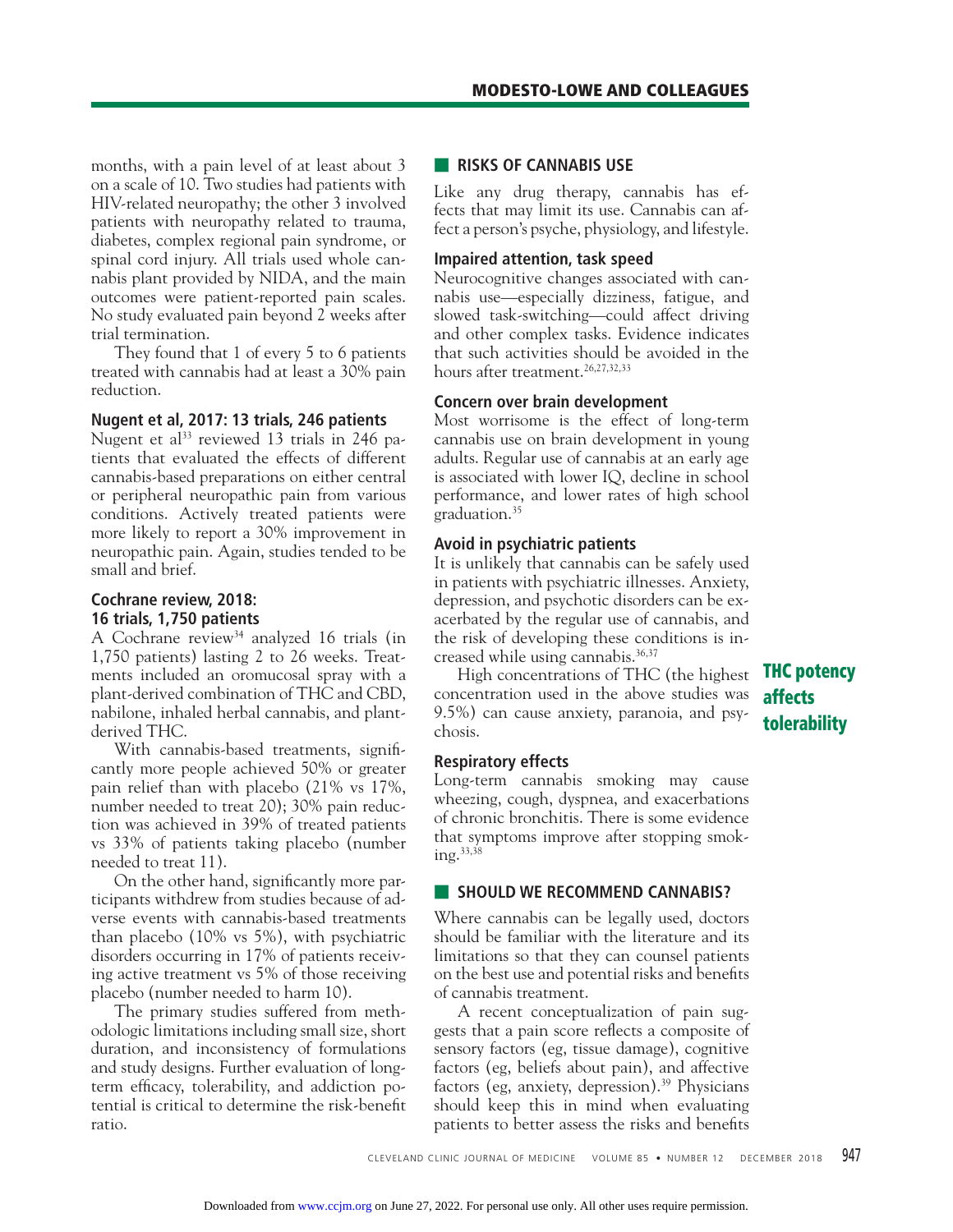#### **CANNABIS FOR PERIPHERAL NEUROPATHY**

of cannabis. While pharmacotherapy may address sensory factors, cognitive behavioral therapy may help alter beliefs about the pain as well as anxiety and depressive symptoms that might influence subjective reports.

 Ideally, patients being considered for cannabis treatment would have a type of neuropathic pain proven to respond to cannabis in randomized, controlled studies, as well as evidence of failed first-line treatments.

 Relative contraindications include depression, anxiety, substance use, psychotic disorders, and respiratory conditions, and these

#### ■ **REFERENCES**

- 1. **Andreae MH, Carter GM, Shaparin N, et al**. Inhaled cannabis for chronic neuropathic pain: a meta-analysis of individual patient data. J Pain 2015; 16(12):1221–1232. doi:10.1016/j.jpain.2015.07.009
- 2. **National Institute of Neurological Disorders and Stroke**. Peripheral Neuropathy Fact Sheet. https://www.ninds.nih.gov/Disorders/Patient-Caregiver-Education/Fact-Sheets/Peripheral-Neuropathy-Fact-Sheet. Accessed November 14, 2018.
- 3. **Mold JW, Vesely SK, Keyl BA, Schenk JB, Roberts M**. The prevalence, predictors, and consequences of peripheral sensory neuropathy in older adults. J Am Board Fam Med 2004; 17(5):308–318. doi:10.3122/jabfm.17.5.309
- 4. **Bansal D, Gudala K, Muthyala H, Esam HP, Nayakallu R, Bhansali A**. Prevalence and risk factors of developing peripheral diabetic neuropathy in type 2 diabetes mellitus in a tertiary care setting. J Diabetes Investig 2014; 5(6):714–721. doi:10.1111/jdi.12223
- 5. **Finnerup NB, Haroutounian S, Kamerman P, et al**. Neuropathic pain: an updated grading system for research and clinical practice. Pain 2016; 157(8):1599–1606. doi:10.1097/j.pain.0000000000000492
- 6. **Maldonado R, Banos JE, Cabanero D**. The endocannabinoid system and neuropathic pain. Pain 2016; 157(suppl 1):S23–S32. doi:10.1097/j.pain.0000000000000428
- 7. **Zeng L, Alongkronrusmee D, van Rijn RM**. An integrated perspective on diabetic, alcoholic, and drug-induced neuropathy, etiology, and treatment in the US. J Pain Res 2017; 10:219–228. doi:10.2147/JPR.S125987
- 8. **Callaghan BC, Price RS, Feldman EL**. Distal symmetric polyneuropathy: a review. JAMA 2015; 314(20):2172–2181. doi:10.1001/jama.2015.13611
- 9. **Adams AS, Callaghan B, Grant RW**. Overcoming barriers to diabetic polyneuropathy management in primary care. Healthc (Amst) 2017; 5(4):171–173. doi:10.1016/j.hjdsi.2016.10.003
- 10. **Gwak YS, Kim HY, Lee BH, Yang CH**. Combined approaches for the relief of spinal cord injury-induced neuropathic pain. Complement Ther Med 2016; 25:27–33. doi:10.1016/j.ctim.2015.12.021
- 11. **Majithia N, Loprinzi CL, Smith TJ**. New practical approaches to chemotherapy-induced neuropathic pain: prevention, assessment, and treatment. Oncology 2016; 30(11):1020–1029. pmid:27854104
- 12. **Grotenhermen F**. Cannabinoids and the endocannabinoid system. Cannabinoids 2006; 1(1):10–14.
- 13. **Hill KP**. Medical marijuana for treatment of chronic pain and other medical and psychiatric problems: a clinical review. JAMA 2015; 313(24):2474–2483. doi:10.1001/jama.2015.6199
- 14. **Campos AC, Fogaça MV, Scarante FF, et al**. Plastic and neuroprotective mechanisms involved in the therapeutic effects of cannabidiol in psychiatric disorders. Front Pharmacol 2017; 8:269. doi:10.3389/fphar.2017.00269
- 15. **Russo EB**. Taming THC: potential cannabis synergy and phytocannabinoid-terpenoid entourage effects. Br J Pharmacol 2011; 163(7):1344–1364. doi:10.1111/j.1476-5381.2011.01238.x

should also be considered.

 Although current research shows an analgesic benefit of cannabis on neuropathic pain comparable to that of gabapentin,<sup>40</sup> further investigation is needed to better evaluate long-term safety, efficacy, and interactions with standard therapies. Until we have a more complete picture, we should use the current literature, along with a thorough knowledge of each patient, to determine if the benefits of cannabis therapy outweigh the risks.

*ACKNOWLEDGMENTS: We thank Camillo Ferrari, BS, and Christina McMahon, BA, for their helpful comments.*

- 16. **Freitas HR, Isaac AR, Malcher-Lopes R, Diaz BL, Trevenzoli IH, De Melo Reis RA**. Polyunsaturated fatty acids and endocannabinoids in health and disease. Nutr Neurosci 2017; Jul 7: 1–20. doi:10.1080/1028415X.2017.1347373
- 17. **Hillard CJ**. Circulating endocannabinoids: from whence do they come and where are they going? Neuropsychopharmacology 2018; 43(1):155–172. doi:10.1038/npp.2017.130
- 18. **Herkenham M, Lynn AB, Johnson MR, Melvin LS, de Costa BR, Rice KC**. Characterization and localization of cannabinoid receptors in rat brain: a quantitative in vitro autoradiographic study. J Neurosci 1991; 11(2):563–583. pmid:1992016
- 19. **Tsou K, Brown S, Sañudo-Peña MC, Mackie K, Walker JM**. Immunohistochemical distribution of cannabinoid CB1 receptors in the rat central nervous system. Neuroscience1998; 83(2):393–411. pmid:9460749
- 20. **Russo EB, Hohmann AG**. Role of cannabinoids in pain management. In: Deer TR, Leong MS, ed. Comprehensve Treatment of Chronic Pain by Medical, Interventional, and Integrative Approaches. New York, NY: Springer; 2013:181–193.
- 21. **Vranken JH**. Elucidation of pathophysiology and treatment of neuropathic pain. Cent Nerv Syst Agents Med Chem 2012; 12(4):304– 314. pmid:23033930
- 22. **Yamanaka H, Noguchi K**. Pathophysiology of neuropathic pain: molecular mechanisms underlying central sensitization in the dorsal horn in neuropathic pain. Brain Nerve 2012; 64(11):1255–1265. Japanese. pmid:23131736
- 23. **Ellis RJ, Toperoff W, Vaida F, et al**. Smoked medicinal cannabis for neuropathic pain in HIV: a randomized, crossover clinical trial. Neuropsychopharmacology 2009; 34(3):672–680. doi:10.1038/npp.2008.120
- 24. **Ware MA, Wang T, Shapiro S, et al**. Smoked cannabis for chronic neuropathic pain: a randomized controlled trial. CMAJ 2010; 182(14):E694–E701. doi:10.1503/cmaj.091414
- 25. **Wilsey B, Marcotte T, Tsodikov A, et al**. A randomized, placebo-controlled, crossover trial of cannabis cigarettes in neuropathic pain. J Pain 2008; 9(6):506–521. doi:10.1016/j.jpain.2007.12.010
- 26. **Wilsey B, Marcotte T, Deutsch R, Gouaux B, Sakai S, Donaghe H**. Low-dose vaporized cannabis significantly improves neuropathic pain. J Pain 2013; 14(2):136–148. doi:10.1016/j.jpain.2012.10.009
- 27. **Wallace MS, Marcotte TD, Umlauf A, Gouaux B, Atkinson JH**. Efficacy of inhaled cannabis on painful diabetic neuropathy. J Pain 2015; 16(7):616–627. doi:10.1016/j.jpain.2015.03.008
- 28. **Vergara D, Bidwell LC, Gaudino R, et al**. Compromised external validity: federally produced cannabis does not reflect legal markets. Scientific Reports. 2017; 7(1):1-8. doi:10.1038/srep46528
- 29. **Nurmikko TJ, Serpell MG, Hoggart B, Toomey PJ, Morlion BJ, Haines D**. Sativex successfully treats neuropathic pain characterized by allodynia: a randomized, double-blind, placebo-controlled clinical trial. Pain 2007; 133(1–3):210–220. doi:10.1016/j.pain.2007.08.028
- 30. **Philpott HT, O'Brien M, McDougall JJ**. Attenuation of early phase inflammation by cannabidiol prevents pain and nerve damage in rat